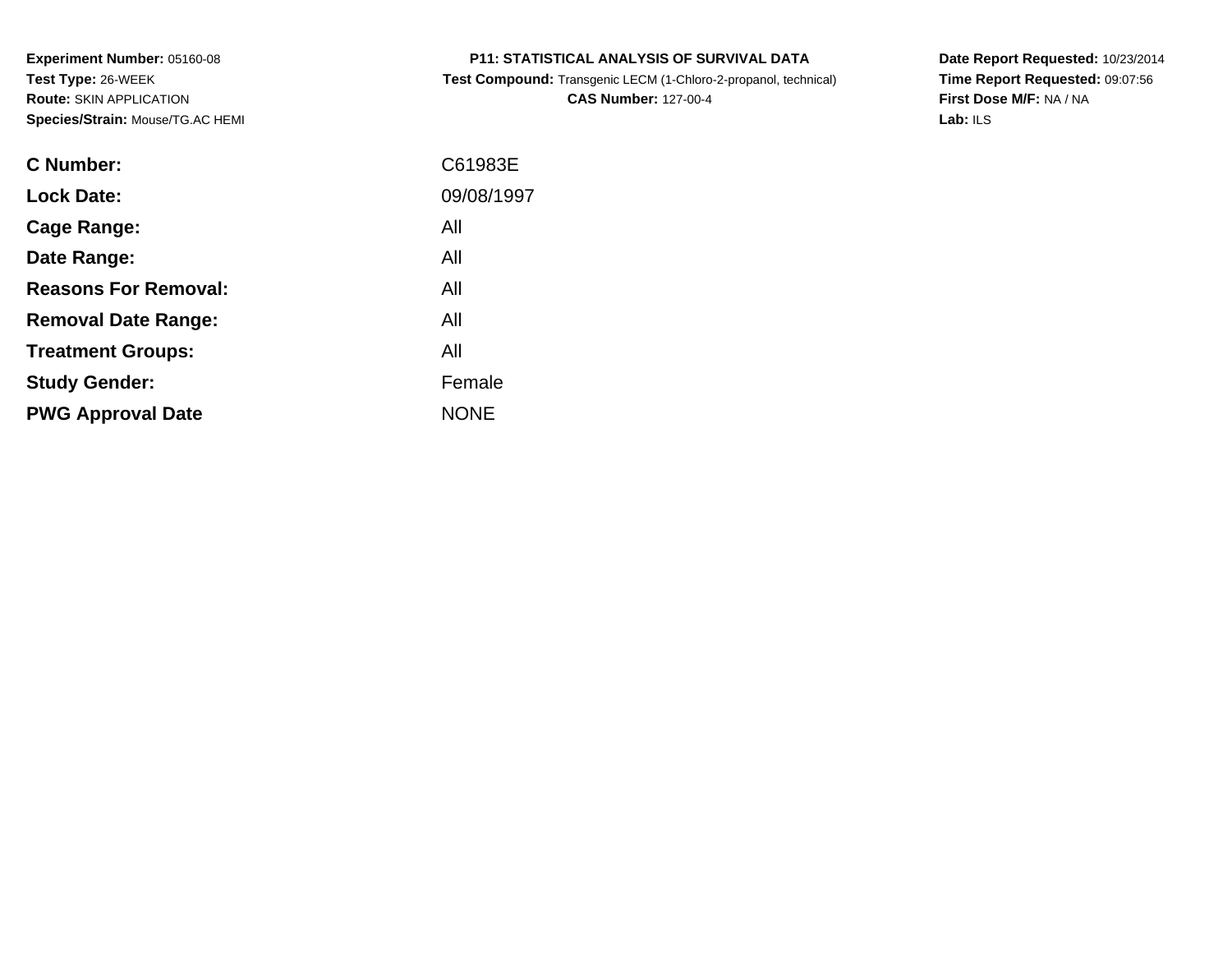# **P11: STATISTICAL ANALYSIS OF SURVIVAL DATA**

**Test Compound:** Transgenic LECM (1-Chloro-2-propanol, technical)

**CAS Number:** 127-00-4

**Date Report Requested:** 10/23/2014**Time Report Requested:** 09:07:56**First Dose M/F:** NA / NA**Lab:** ILS

# **Female MOUSE FIRST TERMINAL SACRIFICE AT 186 DAYS**

|                              |                     | INDIVIDUAL SURVIVAL TIMES (DAYS) |                    |  |
|------------------------------|---------------------|----------------------------------|--------------------|--|
| $DOSE = 0 MG$                |                     |                                  |                    |  |
| <b>TOTAL 15</b>              | UNCENSORED DEATHS 2 | CENSORED DEATHS 0                | <b>TERMINAL 11</b> |  |
| <b>UNCENSORED DEATH DAYS</b> |                     |                                  |                    |  |
| 155<br>67                    |                     |                                  |                    |  |
| <b>CENSORED DEATH DAYS</b>   |                     |                                  |                    |  |
| none                         |                     |                                  |                    |  |
| $DOSE = 1.25 UG TPA$         |                     |                                  |                    |  |
| <b>TOTAL 14</b>              | UNCENSORED DEATHS 3 | CENSORED DEATHS 0                | <b>TERMINAL 8</b>  |  |
| <b>UNCENSORED DEATH DAYS</b> |                     |                                  |                    |  |
| 101<br>174<br>91             |                     |                                  |                    |  |
| <b>CENSORED DEATH DAYS</b>   |                     |                                  |                    |  |
| none                         |                     |                                  |                    |  |
| $DOSE = 1.2 MG$              |                     |                                  |                    |  |
| <b>TOTAL 15</b>              | UNCENSORED DEATHS 1 | CENSORED DEATHS 0                | <b>TERMINAL 14</b> |  |
| <b>UNCENSORED DEATH DAYS</b> |                     |                                  |                    |  |
| 134                          |                     |                                  |                    |  |
| <b>CENSORED DEATH DAYS</b>   |                     |                                  |                    |  |
| none                         |                     |                                  |                    |  |
| $DOSE = 6.0 MG$              |                     |                                  |                    |  |
| <b>TOTAL 15</b>              | UNCENSORED DEATHS 0 | CENSORED DEATHS 0                | <b>TERMINAL 15</b> |  |
| <b>UNCENSORED DEATH DAYS</b> |                     |                                  |                    |  |
| none                         |                     |                                  |                    |  |
| <b>CENSORED DEATH DAYS</b>   |                     |                                  |                    |  |
| none                         |                     |                                  |                    |  |

(A) FIRST TERMINAL SACRIFICE

(B) THE FIRST ENTRY IS THE TREND TEST (TARONE, 1975) RESULT. SUBSEQUENT ENTRIES ARE THE RESULTS OF PAIRWISE TESTS (COX, 1972). NEGATIVE TRENDS ARE INDICATED BY "N".

(C) MEAN OF ALL UNCENSORED DEATHS PRIOR TO TERMINAL SACRIFICE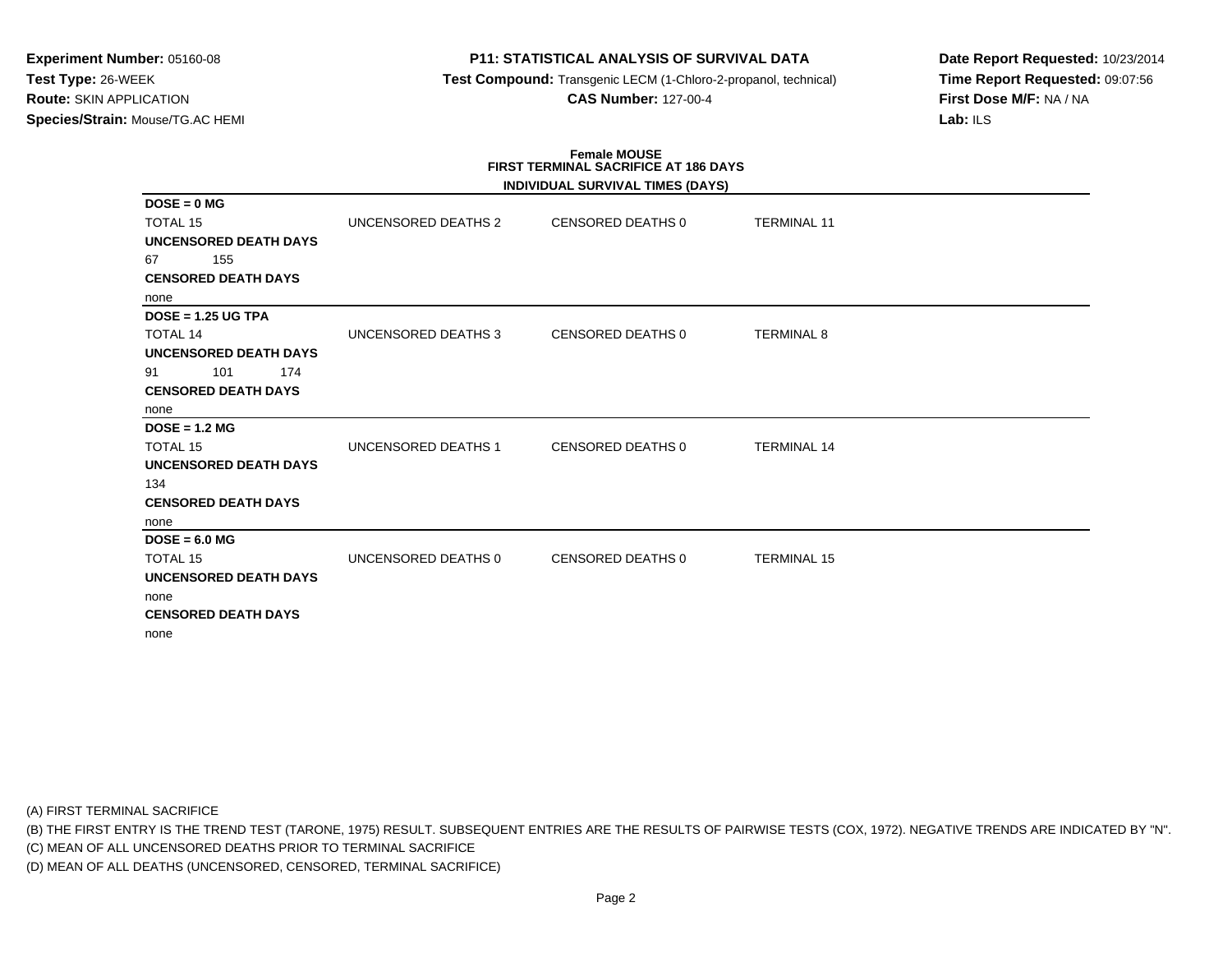# **P11: STATISTICAL ANALYSIS OF SURVIVAL DATA**

 **Test Compound:** Transgenic LECM (1-Chloro-2-propanol, technical)**CAS Number:** 127-00-4

**Date Report Requested:** 10/23/2014**Time Report Requested:** 09:07:56**First Dose M/F:** NA / NA**Lab:** ILS

#### **Female MOUSE FIRST TERMINAL SACRIFICE AT 186 DAYSINDIVIDUAL SURVIVAL TIMES (DAYS)**

| $DOSE = 12.0 MG$           |                     |                   |                    |  |
|----------------------------|---------------------|-------------------|--------------------|--|
| TOTAL 20                   | UNCENSORED DEATHS 1 | CENSORED DEATHS 0 | <b>TERMINAL 16</b> |  |
| UNCENSORED DEATH DAYS      |                     |                   |                    |  |
| 126                        |                     |                   |                    |  |
| <b>CENSORED DEATH DAYS</b> |                     |                   |                    |  |
| none                       |                     |                   |                    |  |

(A) FIRST TERMINAL SACRIFICE

(B) THE FIRST ENTRY IS THE TREND TEST (TARONE, 1975) RESULT. SUBSEQUENT ENTRIES ARE THE RESULTS OF PAIRWISE TESTS (COX, 1972). NEGATIVE TRENDS ARE INDICATED BY "N".

(C) MEAN OF ALL UNCENSORED DEATHS PRIOR TO TERMINAL SACRIFICE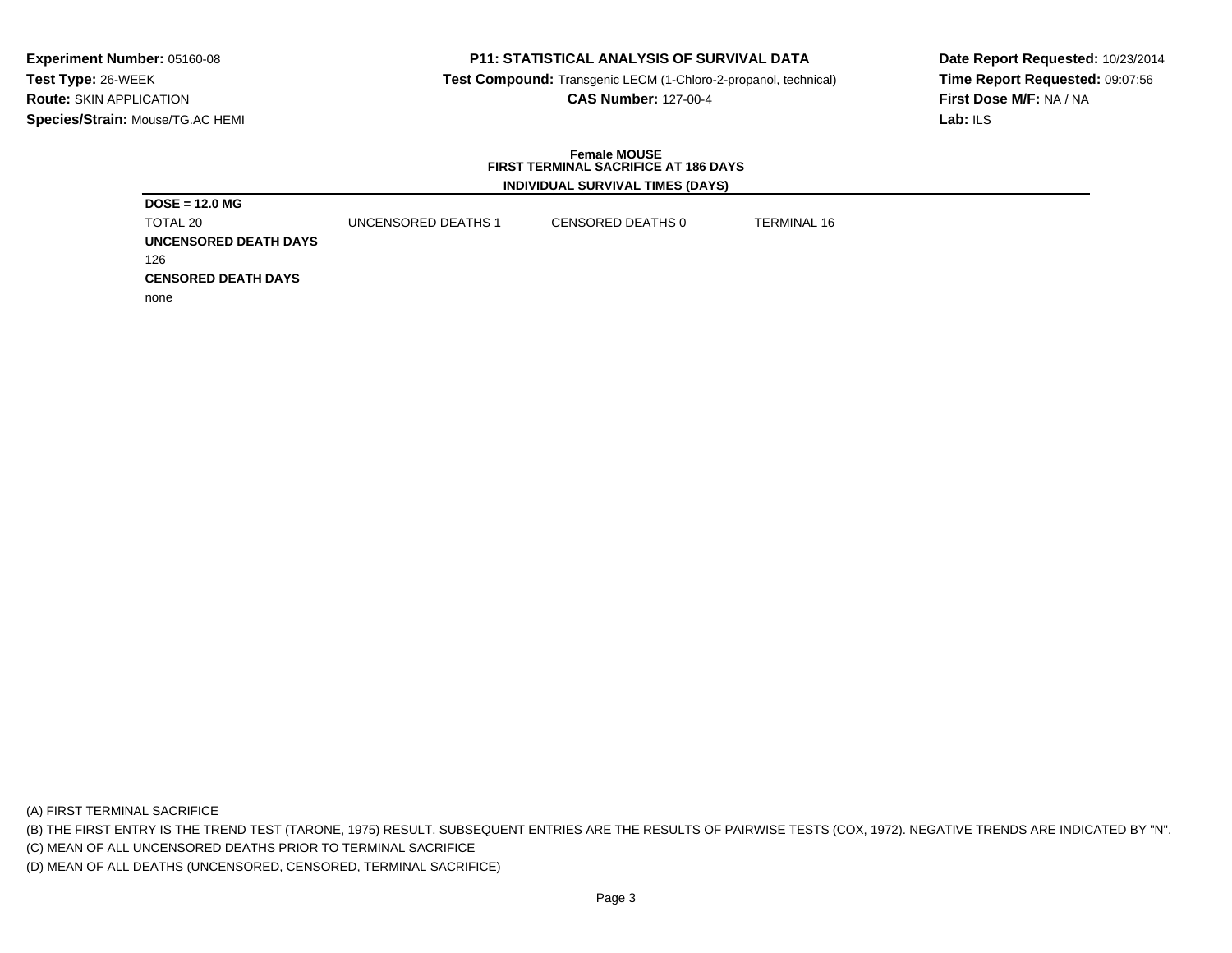### **P11: STATISTICAL ANALYSIS OF SURVIVAL DATA**

**Test Compound:** Transgenic LECM (1-Chloro-2-propanol, technical)

**CAS Number:** 127-00-4

**Date Report Requested:** 10/23/2014**Time Report Requested:** 09:07:56**First Dose M/F:** NA / NA**Lab:** ILS

#### **Female MOUSEFIRST TERMINAL SACRIFICE AT 186 DAYS**

#### **KAPLAN-MEIER SURVIVAL PROBABILITY ESTIMATES (%)**

| <b>DOSE</b>        |       |       |       |       |       | TIME (DAYS) |       |       |       |        |
|--------------------|-------|-------|-------|-------|-------|-------------|-------|-------|-------|--------|
|                    | 19    | 38    | -57   | 76    | 95    | 114         | 133   | 152   | 171   | 186(A) |
| 0 MG               | 100.0 | 100.0 | 100.0 | 93.3  | 93.3  | 93.3        | 93.3  | 93.3  | 86.7  | 86.7   |
| <b>1.25 UG TPA</b> | 100.0 | 100.0 | 100.0 | 100.0 | 92.9  | 85.7        | 85.7  | 85.7  | 85.7  | 78.6   |
| 1.2 MG             | 100.0 | 100.0 | 100.0 | 100.0 | 100.0 | 100.0       | 100.0 | 93.3  | 93.3  | 93.3   |
| 6.0 MG             | 100.0 | 100.0 | 100.0 | 100.0 | 100.0 | 100.0       | 100.0 | 100.0 | 100.0 | 100.0  |
| 12.0 MG            | 100.0 | 100.0 | 100.0 | 100.0 | 100.0 | 100.0       | 95.0  | 95.0  | 95.0  | 95.0   |

(A) FIRST TERMINAL SACRIFICE

(B) THE FIRST ENTRY IS THE TREND TEST (TARONE, 1975) RESULT. SUBSEQUENT ENTRIES ARE THE RESULTS OF PAIRWISE TESTS (COX, 1972). NEGATIVE TRENDS ARE INDICATED BY "N".

(C) MEAN OF ALL UNCENSORED DEATHS PRIOR TO TERMINAL SACRIFICE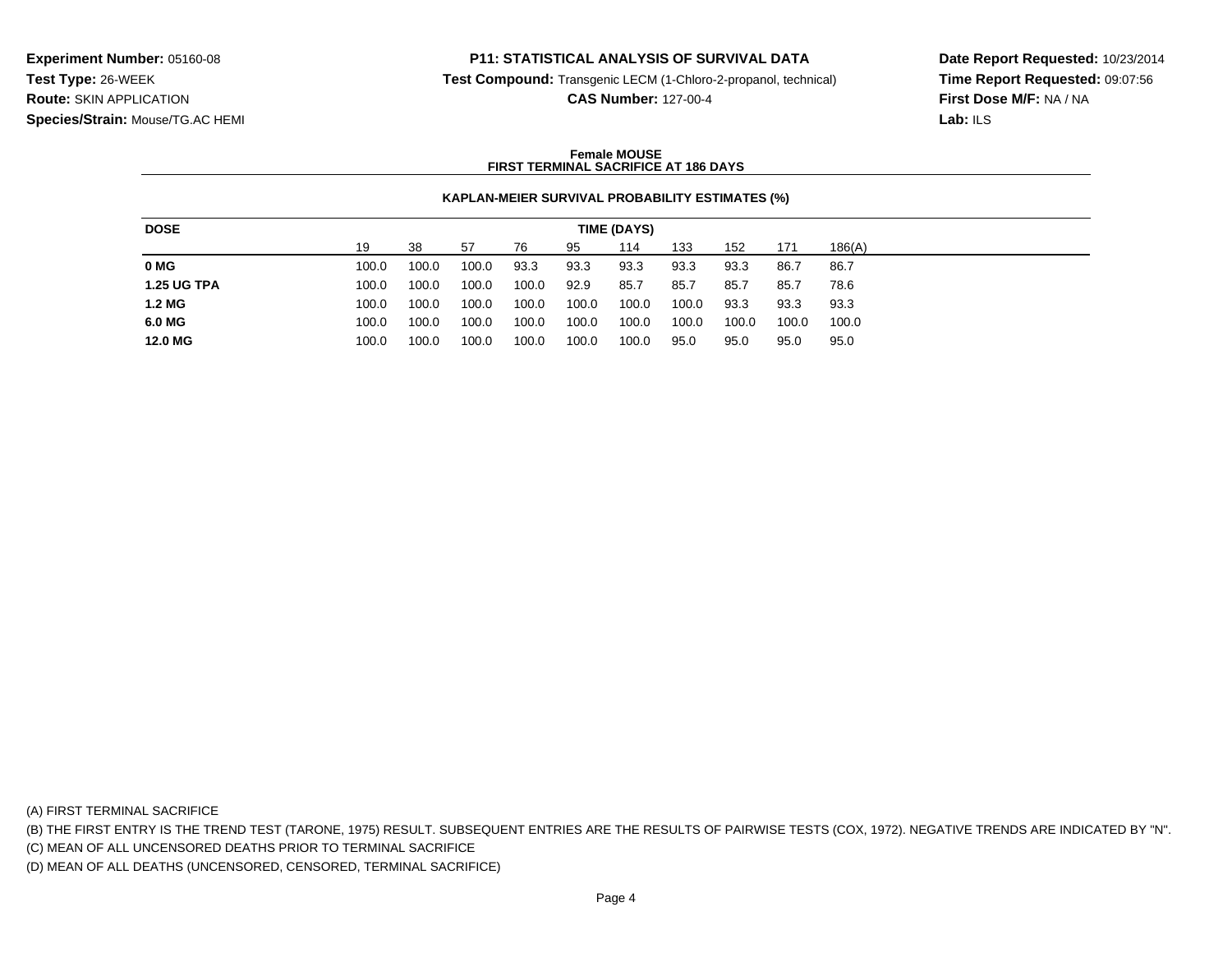# **P11: STATISTICAL ANALYSIS OF SURVIVAL DATA**

**Test Compound:** Transgenic LECM (1-Chloro-2-propanol, technical)

#### **CAS Number:** 127-00-4

**Date Report Requested:** 10/23/2014**Time Report Requested:** 09:07:56**First Dose M/F:** NA / NA**Lab:** ILS

#### **Female MOUSEFIRST TERMINAL SACRIFICE AT 186 DAYS**

# **SURVIVAL SUMMARY STATISTICS**

| <b>DOSE</b>                           | 0 MG   | <b>1.25 UG TPA</b> | 1.2 MG   | 6.0 MG            |
|---------------------------------------|--------|--------------------|----------|-------------------|
| SURVIVAL AT END OF STUDY              | 86.7%  | 78.6%              | 93.3%    | 100.0%            |
| (KAPLAN-MEIER)                        |        |                    |          |                   |
| <b>SIGNIFICANCE (B)</b>               | ------ | $\cdots$           | $\cdots$ | ------            |
| (LIFE TABLE)                          |        |                    |          |                   |
| <b>MEAN DAY OF NATURAL DEATHS (C)</b> | 111.0  | 122.0              | 134.0    |                   |
| (STANDARD ERROR)                      | (44.0) | (26.2)             | (.)      | $\left( .\right)$ |
| <b>MEAN LIFE SPAN (D)</b>             | 174.5  | 168.5              | 182.5    | 186.0             |
| (STANDARD ERROR)                      | (9.3)  | (10.9)             | (3.5)    | (0.0)             |
|                                       |        |                    |          |                   |

(A) FIRST TERMINAL SACRIFICE

(B) THE FIRST ENTRY IS THE TREND TEST (TARONE, 1975) RESULT. SUBSEQUENT ENTRIES ARE THE RESULTS OF PAIRWISE TESTS (COX, 1972). NEGATIVE TRENDS ARE INDICATED BY "N".

(C) MEAN OF ALL UNCENSORED DEATHS PRIOR TO TERMINAL SACRIFICE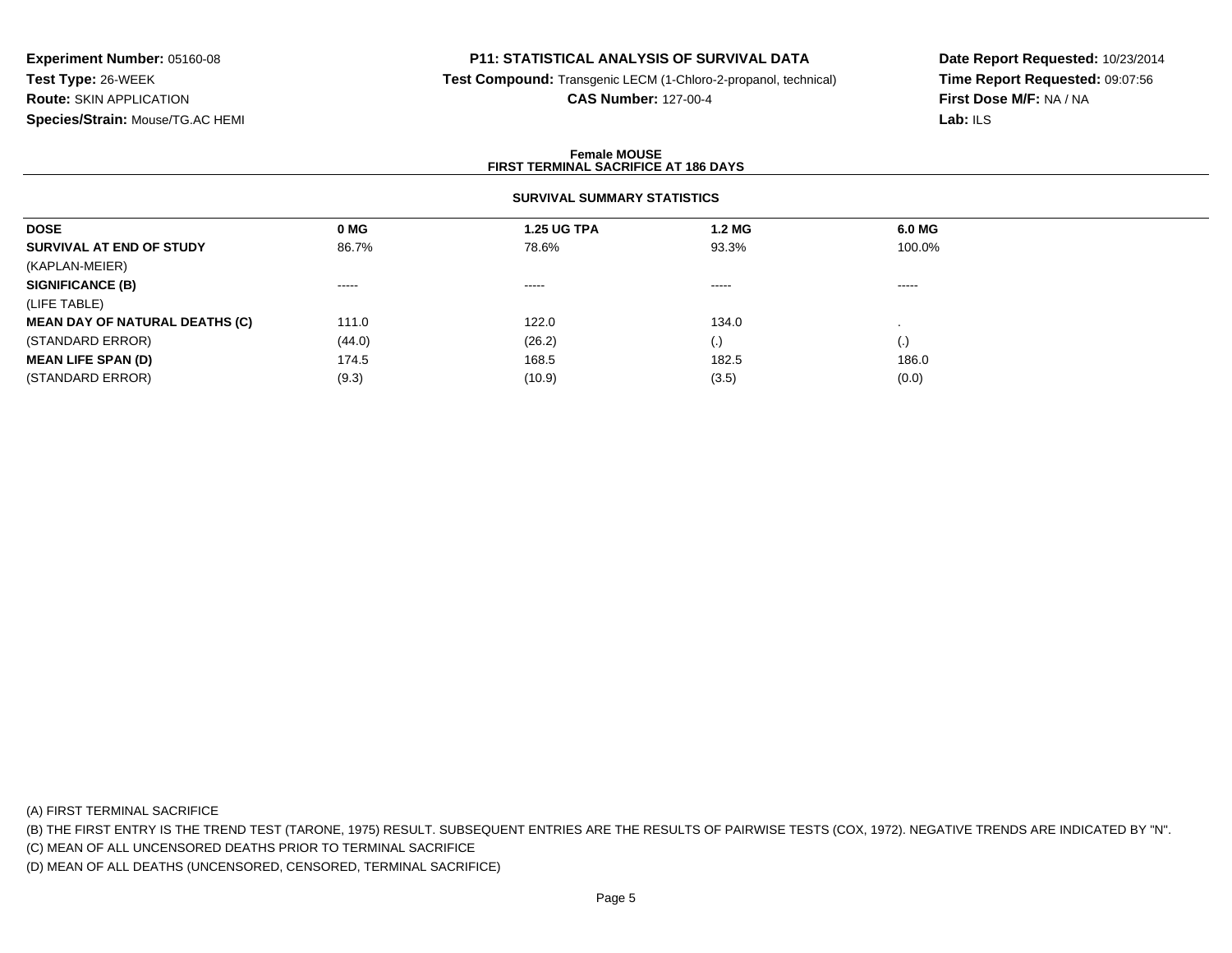# **P11: STATISTICAL ANALYSIS OF SURVIVAL DATA**

**Test Compound:** Transgenic LECM (1-Chloro-2-propanol, technical)

**CAS Number:** 127-00-4

**Date Report Requested:** 10/23/2014**Time Report Requested:** 09:07:56**First Dose M/F:** NA / NA**Lab:** ILS

#### **Female MOUSEFIRST TERMINAL SACRIFICE AT 186 DAYS**

# **SURVIVAL SUMMARY STATISTICS**

| <b>DOSE</b>                           | 12.0 MG                                                                                                                                                                                                                                                                                                                                                                                                                                                                                |
|---------------------------------------|----------------------------------------------------------------------------------------------------------------------------------------------------------------------------------------------------------------------------------------------------------------------------------------------------------------------------------------------------------------------------------------------------------------------------------------------------------------------------------------|
| SURVIVAL AT END OF STUDY              | 95.0%                                                                                                                                                                                                                                                                                                                                                                                                                                                                                  |
| (KAPLAN-MEIER)                        |                                                                                                                                                                                                                                                                                                                                                                                                                                                                                        |
| <b>SIGNIFICANCE (B)</b>               | $\begin{array}{cccccccccccccc} \multicolumn{2}{c}{} & \multicolumn{2}{c}{} & \multicolumn{2}{c}{} & \multicolumn{2}{c}{} & \multicolumn{2}{c}{} & \multicolumn{2}{c}{} & \multicolumn{2}{c}{} & \multicolumn{2}{c}{} & \multicolumn{2}{c}{} & \multicolumn{2}{c}{} & \multicolumn{2}{c}{} & \multicolumn{2}{c}{} & \multicolumn{2}{c}{} & \multicolumn{2}{c}{} & \multicolumn{2}{c}{} & \multicolumn{2}{c}{} & \multicolumn{2}{c}{} & \multicolumn{2}{c}{} & \multicolumn{2}{c}{} & \$ |
| (LIFE TABLE)                          |                                                                                                                                                                                                                                                                                                                                                                                                                                                                                        |
| <b>MEAN DAY OF NATURAL DEATHS (C)</b> | 126.0                                                                                                                                                                                                                                                                                                                                                                                                                                                                                  |
| (STANDARD ERROR)                      | $\left( \cdot \right)$                                                                                                                                                                                                                                                                                                                                                                                                                                                                 |
| <b>MEAN LIFE SPAN (D)</b>             | 182.5                                                                                                                                                                                                                                                                                                                                                                                                                                                                                  |
| (STANDARD ERROR)                      | (3.5)                                                                                                                                                                                                                                                                                                                                                                                                                                                                                  |

(A) FIRST TERMINAL SACRIFICE

(B) THE FIRST ENTRY IS THE TREND TEST (TARONE, 1975) RESULT. SUBSEQUENT ENTRIES ARE THE RESULTS OF PAIRWISE TESTS (COX, 1972). NEGATIVE TRENDS ARE INDICATED BY "N".

(C) MEAN OF ALL UNCENSORED DEATHS PRIOR TO TERMINAL SACRIFICE